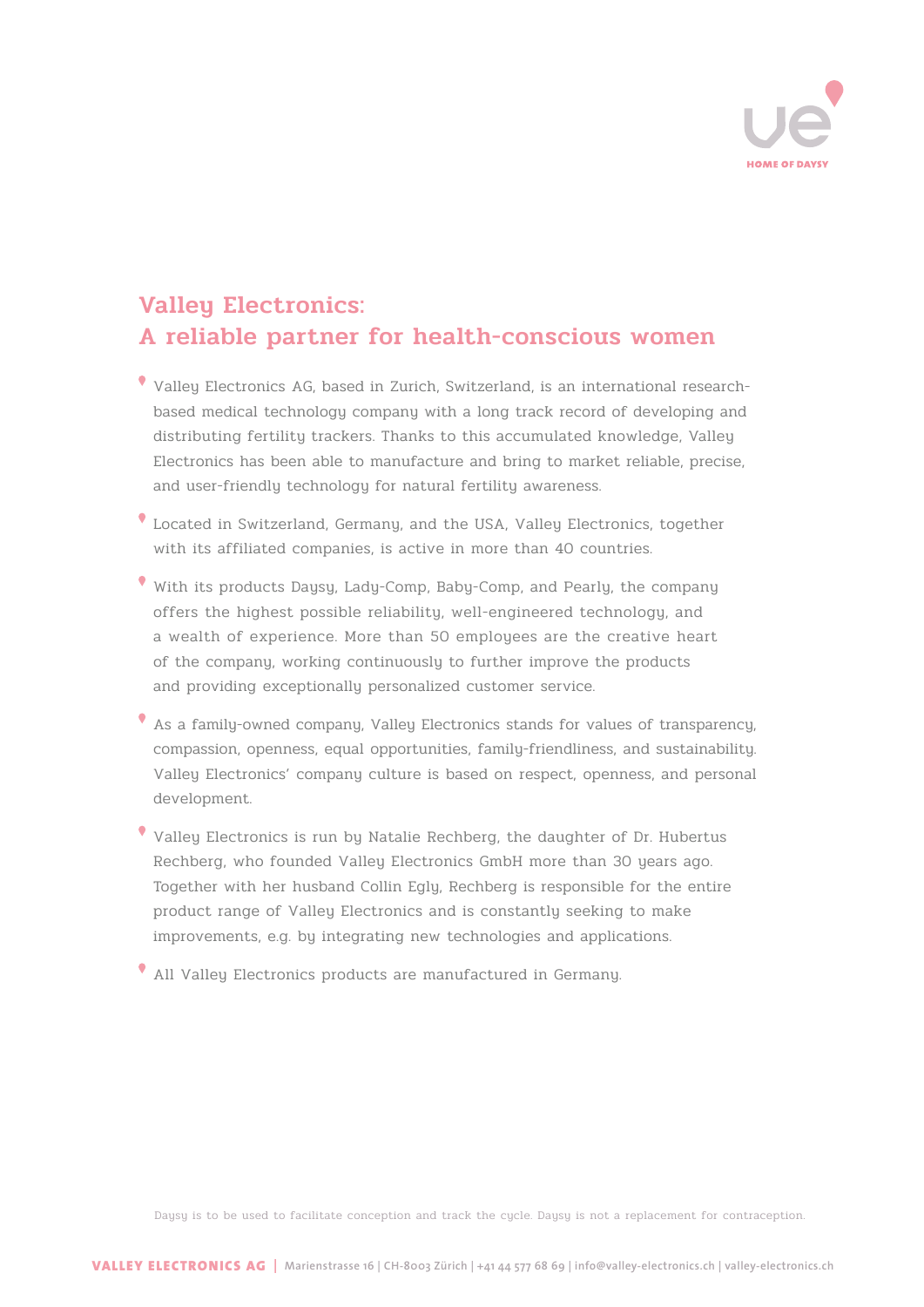## Valley Electronics' Vision

"We work to provide all women with a precise fertility-awareness based method."



Figure 1: Valley Electronics is a pioneer in the field of computer-assisted menstrual cycle tracking.

#### Medical products at the highest level

- Valley Electronics AG is certified according to EN ISO 13485, meaning that quality management is oriented toward the newest standards for medical products. All processes at Valley Electronics AG are subject to regular checks, both internal and external. Valley Electronics AG products are developed based on scientific evidence; the reliability of the company's fertility trackers has been proven in several studies.
- Even after they reach the market, Valley Electronics AG products are continuously reviewed and improved with the help of customer feedback. Innovation and improvements never stop.

Daysy is to be used to facilitate conception and track the cycle. Daysy is not a replacement for contraception.